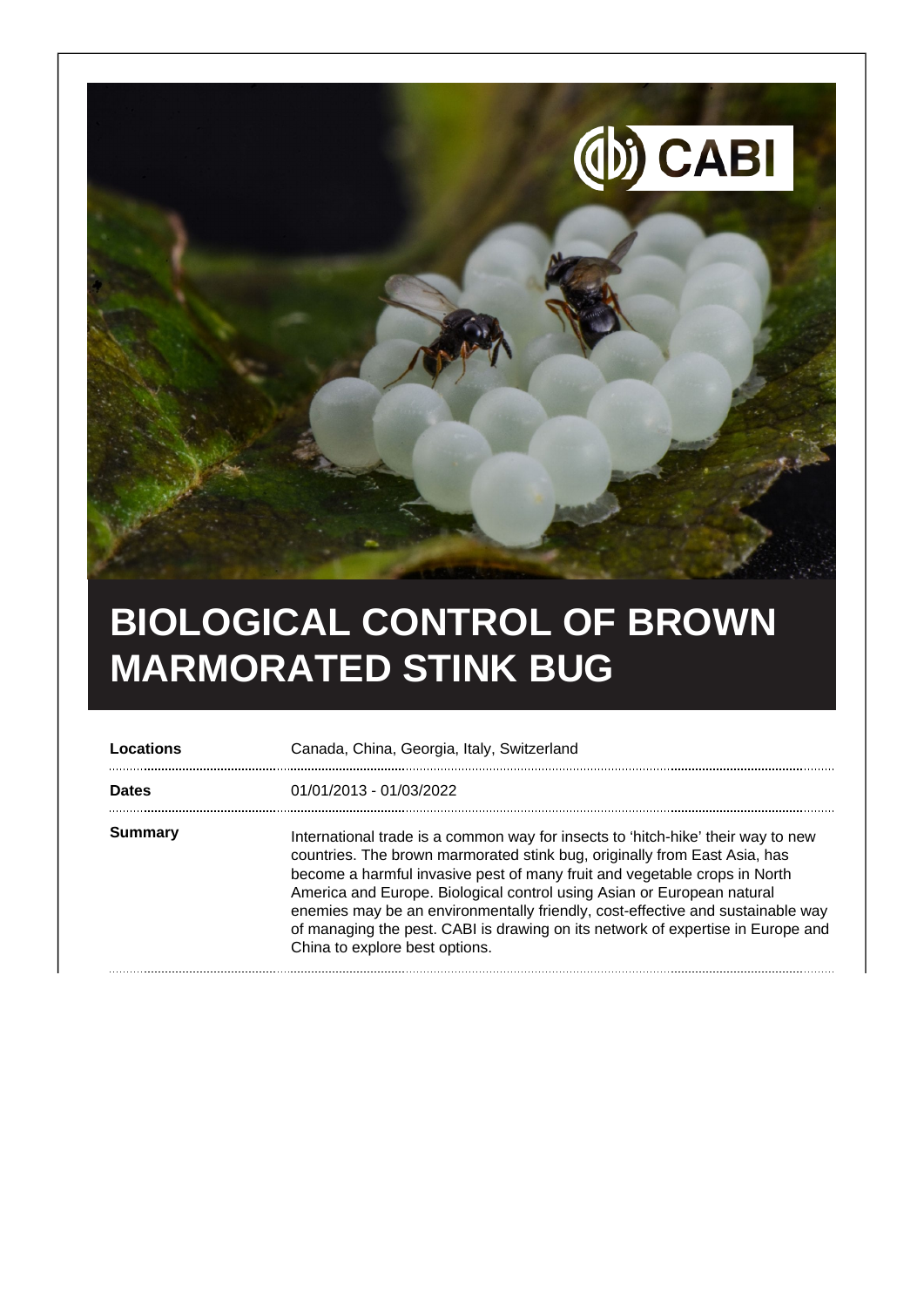| Native to Asia, since its arrival, it has spread through most of Europe's mainland<br>and due to climate change, it has the potential to further expand its range. This<br>highly polyphagous pest, which is able to feed on over 300 different host plants,<br>is spreading rapidly worldwide, notably through human trade-related activities.<br>Coordinated action is needed to slow its spread and mitigate its impacts.<br>In North America and Europe, control currently relies on broad-spectrum<br>chemical insecticides, but research is being conducted on the potential of<br>natural enemies, such as parasitic wasps. Parasitoids from the pest's area of<br>origin in Asia for classical biological control and native European parasitoids for<br>inundative control (mass rearing and release) have been investigated.<br>What we are doing<br>Since the impact of native natural enemies on invasive <i>H. halys</i> populations in<br>Europe and North America is generally low, H. halys was identified as a<br>promising target for classical biological control. Surveys for natural enemies that<br>have co-evolved with H. halys in its native range revealed that it is mostly<br>attacked by egg parasitoids, among which the samurai wasp, Trissolcus<br>japonicus, was identified as the most promising candidate for classical biological<br>control.<br>As T. japonicus is not native to Europe, its host specificity had to be investigated<br>as part of an assessment of whether it is suitable to be introduced. In 2017 and<br>2018, CABI evaluated its prospective fundamental host range in Europe in<br>behavioural no-choice tests, followed by large arena choice tests presenting<br>host plants with naturally laid egg masses of target and non-target hosts.<br>In parallel, we explored another promising option: some native European egg<br>parasitoid species had started to adopt H. halys as a new host. In the EU-project<br>BINGO, we investigated whether one of these, Anastatus bifasciatus, could be<br>used for inundative biological in European apple orchards. To assess its efficacy<br>against the pest H. halys in a realistic field setting, inundative releases were<br>conducted over three consecutive years in four fruit orchards in Switzerland and<br>Italy.<br>Results so far<br>Laboratory host range studies showed that T. japonicus' fundamental<br>(physiological) host range is restricted to the Pentatomoidea (family of insects<br>belonging to Hemiptera, or stink bugs), but the parasitoid is capable of<br>successfully parasitizing the eggs of several pentatomids and a few species of<br>scutellerids (family of true bugs) other than H. halys.<br>These studies also showed that most non-target species, compared to H. halys,<br>were usually accepted at lower rates and were less suitable for T. japonicus<br>offspring development. Developmental suitability of European non-target host<br>species for T. japonicus was demonstrated in no-choice tests by offspring<br>emergence from 11 out of 13 non-target species tested (85%). Whereas most<br>non-target species were less accepted than H. halys, four native species (P<br>alomena prasina, Rhaphigaster nebulosa, Pentatoma rufipes, and Arma custos)<br>were accepted at rates comparable to the target host. Before any laboratory risk<br>assessment studies for T. japonicus in Europe had been completed, adventive<br>(self-introduced) populations of T. japonicus were detected by CABI in the<br>Canton Ticino in southern Switzerland.<br>Inundative field releases using the native parasitoid Anastatus bifasciatus<br>caused on average 6% egg parasitism (range: 2-16%) and were considered not<br>high enough to effectively suppress the pest.<br>Ferrero, European Commisson, Agriculture & Agri-Food Canada<br><b>Donors</b> | The problem | The brown marmorated stink bug, Halyomorpha halys, emerged as a harmful<br>invasive pest of fruit and vegetable crops in North America and Europe in the<br>1990s and 2000s, respectively. |
|------------------------------------------------------------------------------------------------------------------------------------------------------------------------------------------------------------------------------------------------------------------------------------------------------------------------------------------------------------------------------------------------------------------------------------------------------------------------------------------------------------------------------------------------------------------------------------------------------------------------------------------------------------------------------------------------------------------------------------------------------------------------------------------------------------------------------------------------------------------------------------------------------------------------------------------------------------------------------------------------------------------------------------------------------------------------------------------------------------------------------------------------------------------------------------------------------------------------------------------------------------------------------------------------------------------------------------------------------------------------------------------------------------------------------------------------------------------------------------------------------------------------------------------------------------------------------------------------------------------------------------------------------------------------------------------------------------------------------------------------------------------------------------------------------------------------------------------------------------------------------------------------------------------------------------------------------------------------------------------------------------------------------------------------------------------------------------------------------------------------------------------------------------------------------------------------------------------------------------------------------------------------------------------------------------------------------------------------------------------------------------------------------------------------------------------------------------------------------------------------------------------------------------------------------------------------------------------------------------------------------------------------------------------------------------------------------------------------------------------------------------------------------------------------------------------------------------------------------------------------------------------------------------------------------------------------------------------------------------------------------------------------------------------------------------------------------------------------------------------------------------------------------------------------------------------------------------------------------------------------------------------------------------------------------------------------------------------------------------------------------------------------------------------------------------------------------------------------------------------------------------------------------------------------------------------------------------------------------------------------------------------------------------------------------------------------------------------------------------------------------------------------------------------------------------------------------------------------------------------------------------------------------------|-------------|--------------------------------------------------------------------------------------------------------------------------------------------------------------------------------------------|
|                                                                                                                                                                                                                                                                                                                                                                                                                                                                                                                                                                                                                                                                                                                                                                                                                                                                                                                                                                                                                                                                                                                                                                                                                                                                                                                                                                                                                                                                                                                                                                                                                                                                                                                                                                                                                                                                                                                                                                                                                                                                                                                                                                                                                                                                                                                                                                                                                                                                                                                                                                                                                                                                                                                                                                                                                                                                                                                                                                                                                                                                                                                                                                                                                                                                                                                                                                                                                                                                                                                                                                                                                                                                                                                                                                                                                                                                                                            |             |                                                                                                                                                                                            |
|                                                                                                                                                                                                                                                                                                                                                                                                                                                                                                                                                                                                                                                                                                                                                                                                                                                                                                                                                                                                                                                                                                                                                                                                                                                                                                                                                                                                                                                                                                                                                                                                                                                                                                                                                                                                                                                                                                                                                                                                                                                                                                                                                                                                                                                                                                                                                                                                                                                                                                                                                                                                                                                                                                                                                                                                                                                                                                                                                                                                                                                                                                                                                                                                                                                                                                                                                                                                                                                                                                                                                                                                                                                                                                                                                                                                                                                                                                            |             |                                                                                                                                                                                            |
|                                                                                                                                                                                                                                                                                                                                                                                                                                                                                                                                                                                                                                                                                                                                                                                                                                                                                                                                                                                                                                                                                                                                                                                                                                                                                                                                                                                                                                                                                                                                                                                                                                                                                                                                                                                                                                                                                                                                                                                                                                                                                                                                                                                                                                                                                                                                                                                                                                                                                                                                                                                                                                                                                                                                                                                                                                                                                                                                                                                                                                                                                                                                                                                                                                                                                                                                                                                                                                                                                                                                                                                                                                                                                                                                                                                                                                                                                                            |             |                                                                                                                                                                                            |
|                                                                                                                                                                                                                                                                                                                                                                                                                                                                                                                                                                                                                                                                                                                                                                                                                                                                                                                                                                                                                                                                                                                                                                                                                                                                                                                                                                                                                                                                                                                                                                                                                                                                                                                                                                                                                                                                                                                                                                                                                                                                                                                                                                                                                                                                                                                                                                                                                                                                                                                                                                                                                                                                                                                                                                                                                                                                                                                                                                                                                                                                                                                                                                                                                                                                                                                                                                                                                                                                                                                                                                                                                                                                                                                                                                                                                                                                                                            |             |                                                                                                                                                                                            |
|                                                                                                                                                                                                                                                                                                                                                                                                                                                                                                                                                                                                                                                                                                                                                                                                                                                                                                                                                                                                                                                                                                                                                                                                                                                                                                                                                                                                                                                                                                                                                                                                                                                                                                                                                                                                                                                                                                                                                                                                                                                                                                                                                                                                                                                                                                                                                                                                                                                                                                                                                                                                                                                                                                                                                                                                                                                                                                                                                                                                                                                                                                                                                                                                                                                                                                                                                                                                                                                                                                                                                                                                                                                                                                                                                                                                                                                                                                            |             |                                                                                                                                                                                            |
|                                                                                                                                                                                                                                                                                                                                                                                                                                                                                                                                                                                                                                                                                                                                                                                                                                                                                                                                                                                                                                                                                                                                                                                                                                                                                                                                                                                                                                                                                                                                                                                                                                                                                                                                                                                                                                                                                                                                                                                                                                                                                                                                                                                                                                                                                                                                                                                                                                                                                                                                                                                                                                                                                                                                                                                                                                                                                                                                                                                                                                                                                                                                                                                                                                                                                                                                                                                                                                                                                                                                                                                                                                                                                                                                                                                                                                                                                                            |             |                                                                                                                                                                                            |
|                                                                                                                                                                                                                                                                                                                                                                                                                                                                                                                                                                                                                                                                                                                                                                                                                                                                                                                                                                                                                                                                                                                                                                                                                                                                                                                                                                                                                                                                                                                                                                                                                                                                                                                                                                                                                                                                                                                                                                                                                                                                                                                                                                                                                                                                                                                                                                                                                                                                                                                                                                                                                                                                                                                                                                                                                                                                                                                                                                                                                                                                                                                                                                                                                                                                                                                                                                                                                                                                                                                                                                                                                                                                                                                                                                                                                                                                                                            |             |                                                                                                                                                                                            |
|                                                                                                                                                                                                                                                                                                                                                                                                                                                                                                                                                                                                                                                                                                                                                                                                                                                                                                                                                                                                                                                                                                                                                                                                                                                                                                                                                                                                                                                                                                                                                                                                                                                                                                                                                                                                                                                                                                                                                                                                                                                                                                                                                                                                                                                                                                                                                                                                                                                                                                                                                                                                                                                                                                                                                                                                                                                                                                                                                                                                                                                                                                                                                                                                                                                                                                                                                                                                                                                                                                                                                                                                                                                                                                                                                                                                                                                                                                            |             |                                                                                                                                                                                            |
|                                                                                                                                                                                                                                                                                                                                                                                                                                                                                                                                                                                                                                                                                                                                                                                                                                                                                                                                                                                                                                                                                                                                                                                                                                                                                                                                                                                                                                                                                                                                                                                                                                                                                                                                                                                                                                                                                                                                                                                                                                                                                                                                                                                                                                                                                                                                                                                                                                                                                                                                                                                                                                                                                                                                                                                                                                                                                                                                                                                                                                                                                                                                                                                                                                                                                                                                                                                                                                                                                                                                                                                                                                                                                                                                                                                                                                                                                                            |             |                                                                                                                                                                                            |